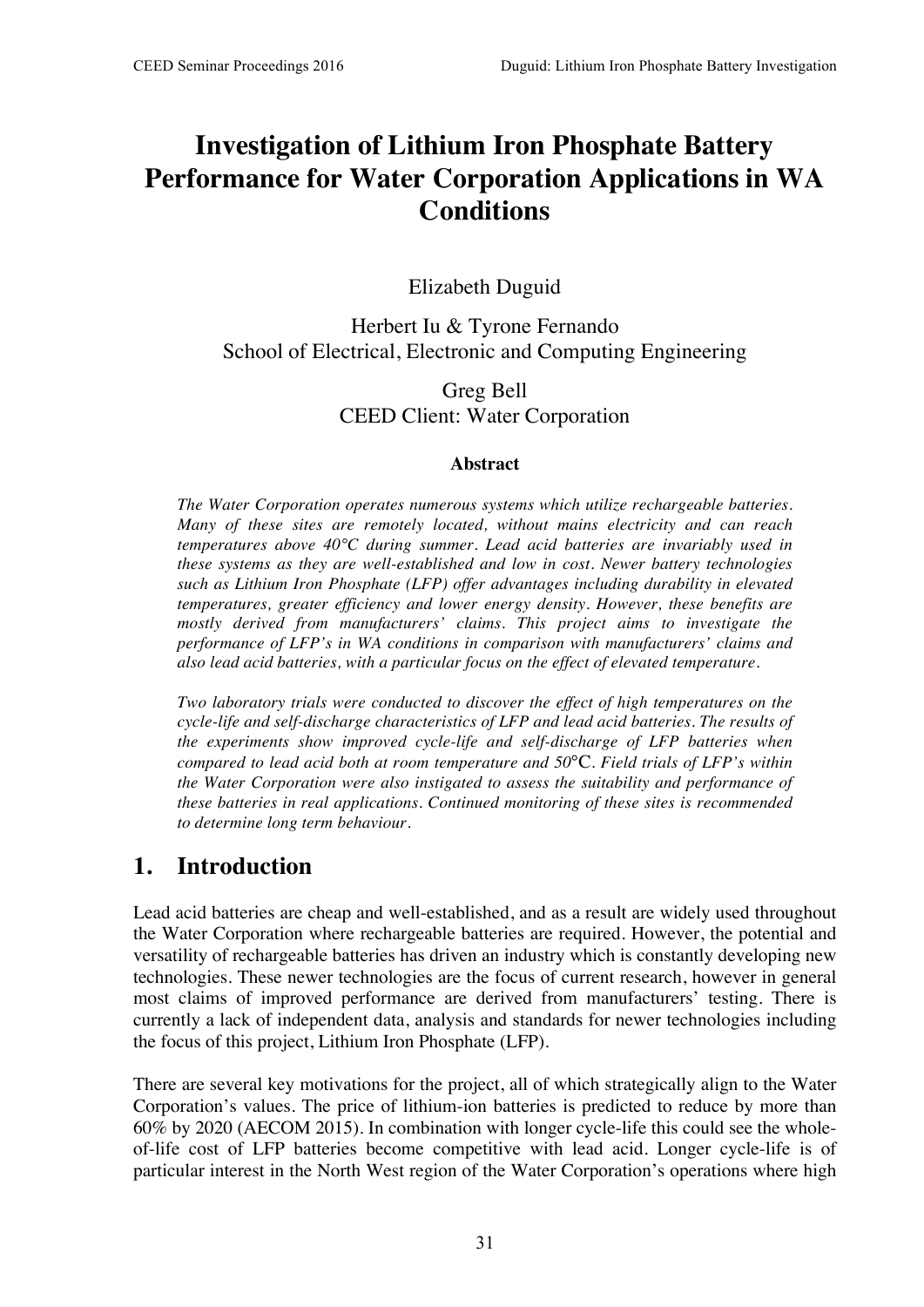temperatures are hypothesised to be the predominant cause of reported short lifetime of the lead acid batteries currently in use.

Claimed advantages of LFP batteries include a higher upper limit of their operating temperature range, longer cycle-life and lower self-discharge rates (Anuphappharadorn et al. 2014). The project aims to investigate these claims, quantify the effect of temperature on cycle life and self-discharge, and consequently evaluate the viability of LFP batteries as an alternative to lead acid with the Water Corporation.

Other claimed benefits of LFP batteries include higher efficiencies which make them suitable for solar PV systems and also high energy density which translates to reduced weight in comparison to lead acid. This is particulary important for remote sites that are often difficult to access and so replacement of heavy lead acid batteries can pose an Occupational Health and Safety lifting hazard to site operators.

#### **1.1 Effect of Temperature**

The electrochemical nature of rechargeable batteries translates to an inherent dependence on temperature of both their useful and unwanted chemical reactions. The unwanted chemical reactions within rechargeable batteries are the cause of battery aging and the primary reason they have a finite cycle life. For lead acid batteries, this relationship between temperature and aging is well-documented. They operate optimally at 25°C and experience a decrease in life of 50% for every 8°C above 25°C (IEEE Standards 2007). Temperature is also known to increase the self-discharge of rechargeable batteries i.e. loss of capacity when in open circuit. For lead acid batteries, the monthly self-discharge rate of approximately 3% at 25°C will double for every 7°C increase in temperature (C&D Technologies 2012).

More generally, chemical reaction rates are commonly described by the Arrhenius equation, Equation 1 (Liaw et al. 2003).

$$
A = A_0 \exp\left(\frac{-E_a}{RT}\right) \tag{1}
$$

Where A is the temperature dependent reaction rate,  $A_0$  a constant,  $E_a$  the activation energy, R is the universal gas constant and T the temperature in Kelvin.

# **2. Methodology**

#### **2.1 Accelerated cycle-life experiment**

The trial seeks to determine the cycle-life of both Valve Regulated Lead Acid (VRLA) and LFP batteries at two temperatures: 25°C and 50°C. The elevated temperature of 50°C was chosen as it matches the maximum temperatures reached in the North West region of WA. The cycle-life was determined by the number of charge-discharge cycles completed by the battery pack before End of Life (EOL) is reached. The EOL for this experiment is defined as the point at which the achieved Depth of Discharge **(**DOD**)** falls below 80% of the target DOD. The experiment has been extended beyond the EOL in order to investigate degradation after that point. Figure 1 is a basic schematic diagram of the experimental setup (O'Brien, 2015).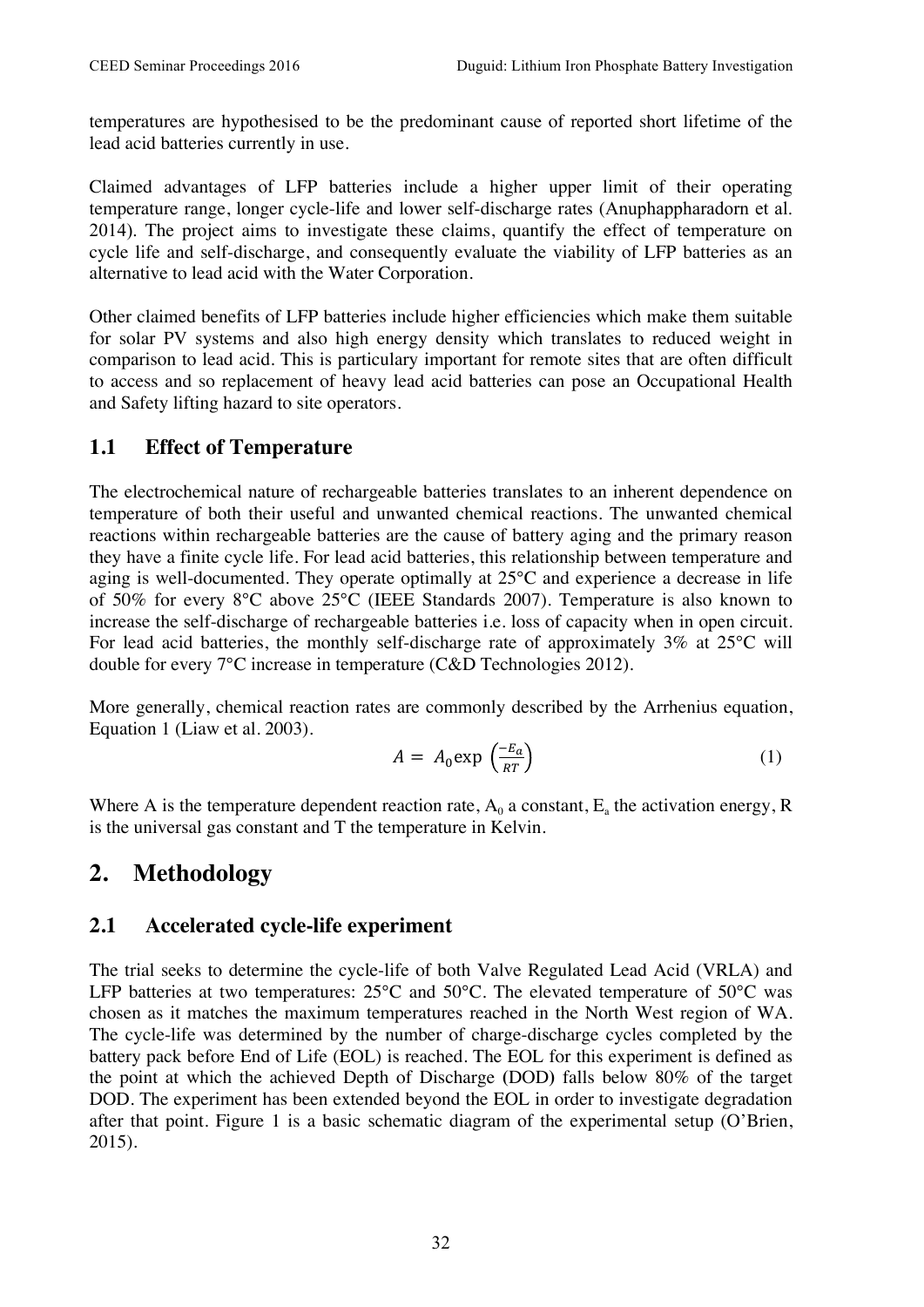The charging and discharging was controlled by the Battery Management System. The DOD for each cycle was set to 50% for the lead acid and 80% for the LFP's. These DOD's were achieved by voltage set points which were determined from manufacturer's specifications as well as the first few cycles of the tested batteries. Key parameters such as cell voltage, current and temperature are recorded at 2 minute intervals by the Battery Management Systems. The method of coulomb counting or current integration was employed to estimate DOD and capacity from this data.



**Figure 1 Schematic of accelerated cycle-life experiment setup**

### **2.2 Self-discharge experiment**

Further to the first laboratory trial, an experiment was run to determine the 30-day selfdischarge of LFP and lead acid batteries with a focus on the effect of high temperature on these values. Figure 2 illustrates the basic procedure followed to determine the 30-day selfdischarge of three different batteries: a 12V 24Ah sealed lead acid battery which is known to be used within the Water Corporation, a 3.2V 3.2Ah cylindrical LFP cell and a 3.2V 40Ah prismatic LFP cell. The experiment was replicated at both room temperature and 50°C.



**Figure 2 Self-discharge experiment process flowchart**

A laboratory DC power supply was employed for the battery charging with a Constant Current/Constant Voltage charging regime. The discharge of the batteries was conducted through resistors which were sized to achieve approximately 1.5-2 hour discharges. The battery voltage and discharge current were recorded throughout the discharge via a data logger. These parameters were used to calculate the capacity discharged by the coulomb counting method discussed in section 2.1.

#### **2.3 Field Trials**

Three of the four field trials involved replacing lead acid batteries on Water Corporation sites with LFP's and monitoring key parameters such as battery voltage, current and ambient temperature with data loggers. The data from these sites was gathered remotely via modems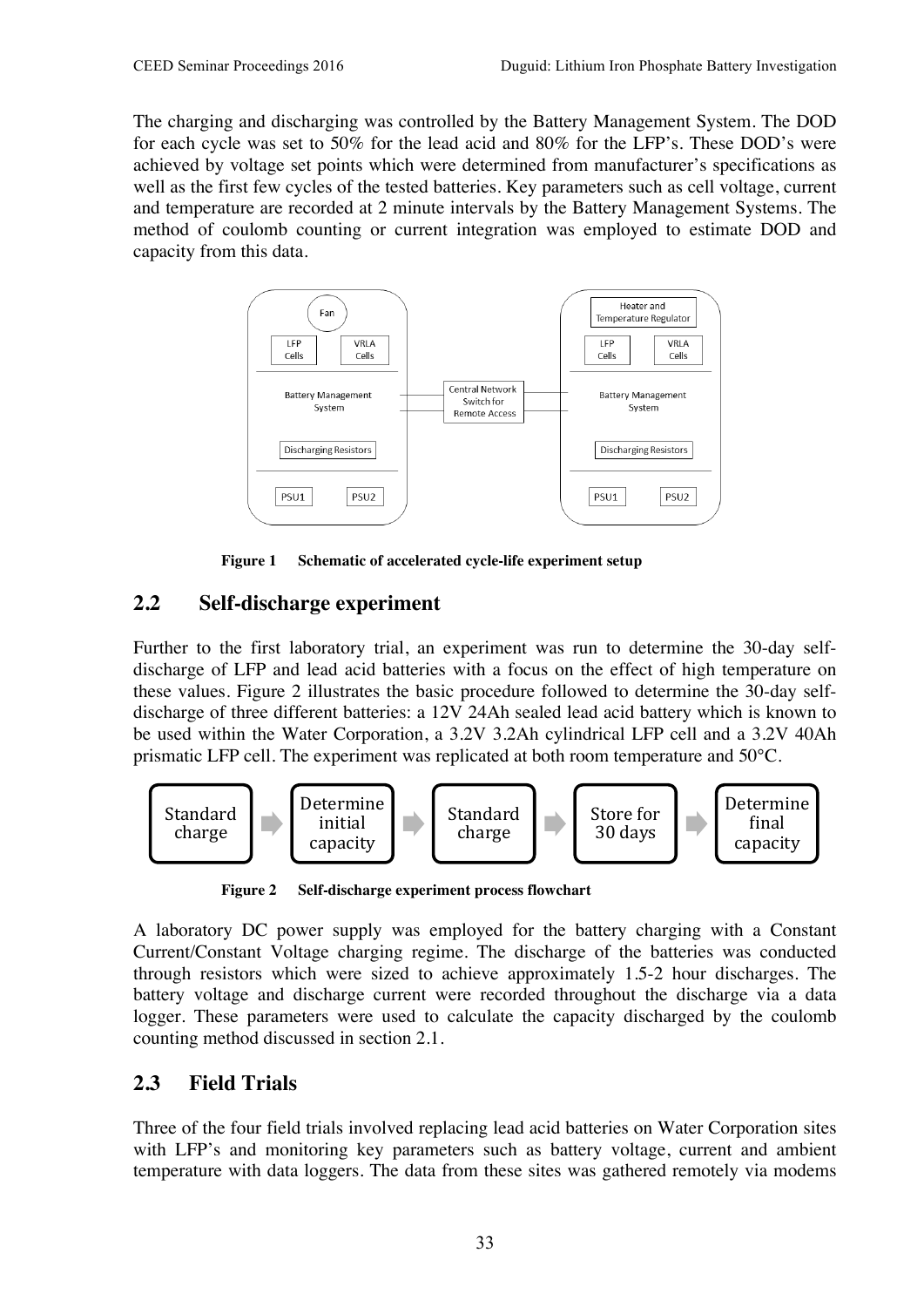or alternatively via USB transfer. Two of the field trials were remote systems run on solar PV power. The first being a radio repeater for Wungong dam and the second a RTU for a water tank in Karratha, the target region of the project. Another trial was implemented on Christmas Island where rechargeable batteries are used on rotation to power a tank level transmitter. Finally, a fourth trial assessed the health of LFP batteries in an Uninterruptable Power Supply (UPS) at a Chemical Dosing Plant which was commissioned in 2011.

### **3. Results and Discussion**

Figure 3 depicts the results at the time of writing for the accelerated cycle-life experiment. From the graph it can be observed that all four batteries experienced approximately linear degradation of capacity over the trial. The dependent variable of energy throughput per initial energy discharged was chosen to account for the difference in nominal capacity of the batteries.



**Figure 3 Capacity fade of batteries in the accelerated cycle-life experiment**

The lead acid and LFP batteries in the 50°C rig both experienced a more rapid degradation than their room temperature counterparts. This is consistent with current literature (Wang et al. 2010) but contrary to manufacturer's specifications for the maximum allowable operating temperature of the tested LFP cells. It can also be observed that both LFP cells experienced capacity fade over a larger energy throughput than the lead acid batteries. This highlights the advantage of the deeper allowable discharges for LFP's.

Figure 4 shows the results from the self-discharge experiment. Increasing the storage temperature had the predicted effect of an increased self-discharge for each battery type. The self-discharge for the lead acid battery stored at 50°C was approximately 5.6 times the room temperature value. The self-discharge for both the LFP batteries met the manufacturers' specifications at room temperature. Furthermore, the effect of storage at an elevated temperature was less significant than for the lead acid battery. Of interesting note is the difference in the results for the prismatic and cylindrical LFP cells with the elevated temperature having a considerably smaller effect on the cylindrical cell.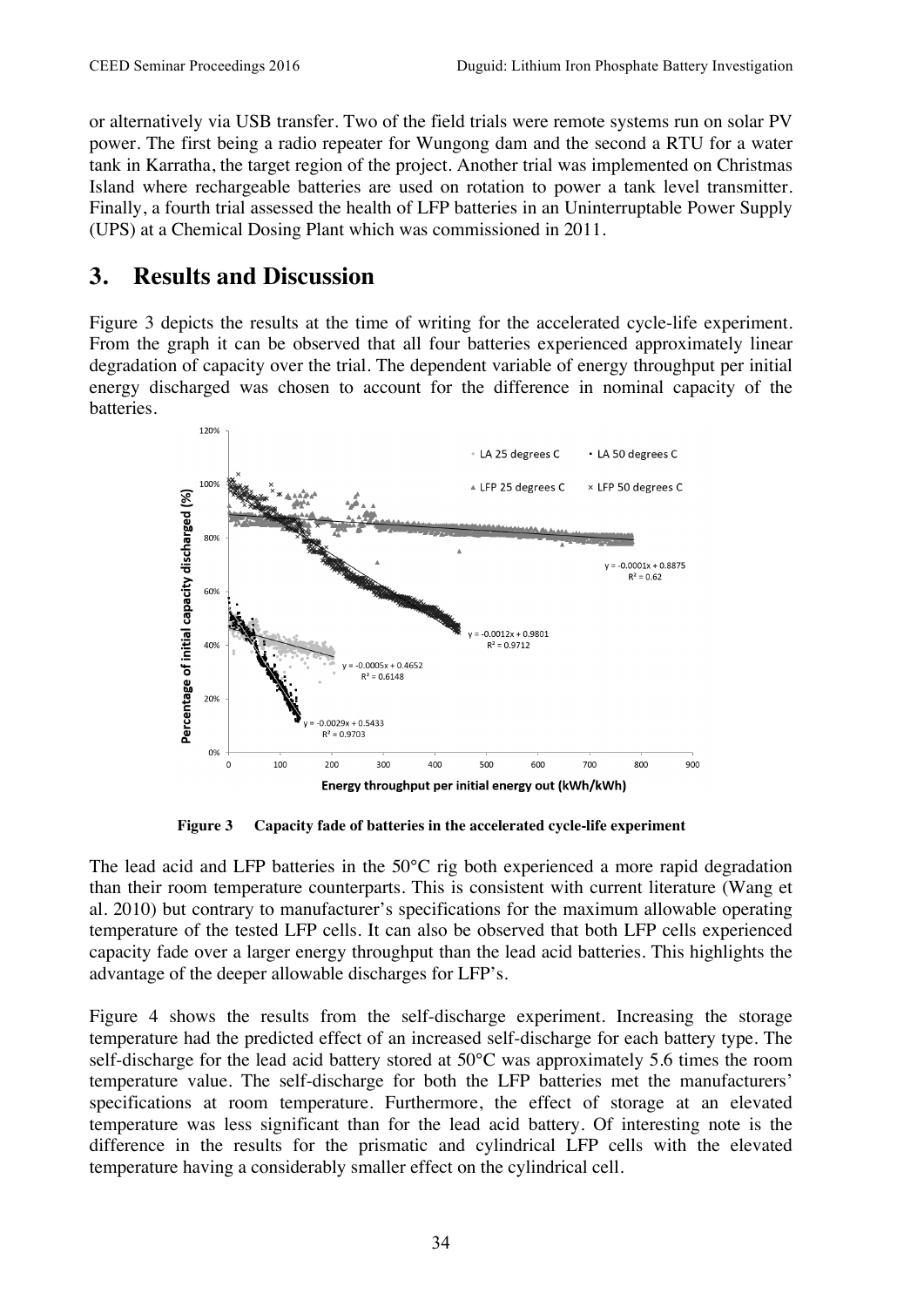

**Figure 4 Results of Self-discharge experiment**

Figure 5 illustrates the analysis of data collected from the Wungong trial up until the time of writing. It highlights the sensitivity of the batteries performance to the power output of the PV panels. Low battery voltage and State of Charge (SOC) were experienced on two occasions following several days of low solar radiation and overcast conditions. However, the batteries had recovered to reach 80% SOC within 5 days of these incidences occurring. The long term performance of the batteries in this application will only be known in several years' time.



**Figure 5 Field trial 1: Solar PV charged battery State of Charge and voltage over time**

#### **4. Conclusions and Future Work**

The project has successfully determined the effect of elevated temperature on the cycle-life and self-discharge characteristics of both lead acid and LFP batteries. While LFP batteries met manufacturer's claims at room temperature, they demonstrated a more rapid degradation of capacity and an increased self-discharge at 50°C. However, the effect of temperature on both these characteristics for LFP's was less than the effect on lead acid batteries. Further